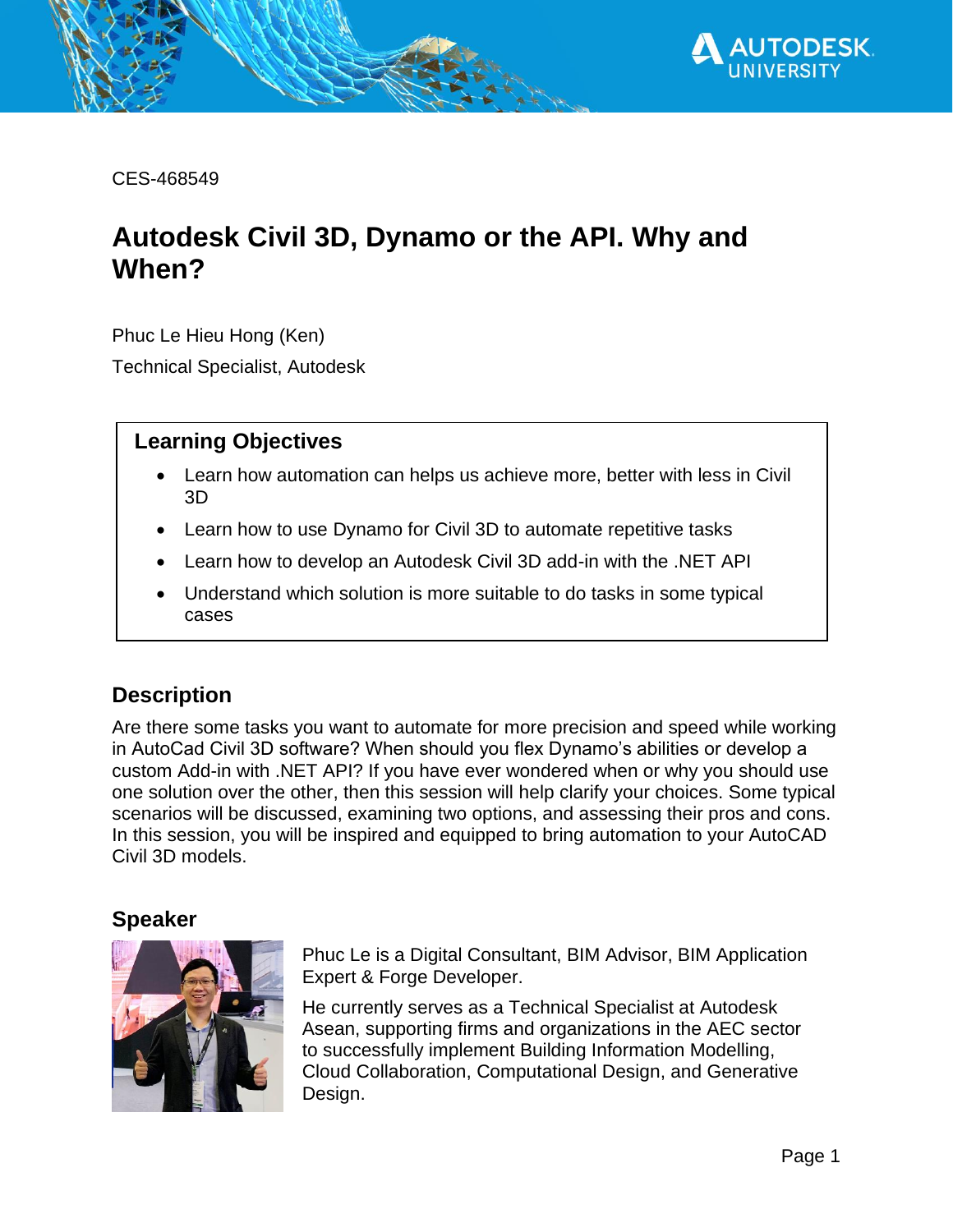

# **Table of contents**

| Autodesk Civil 3D, Dynamo or the API. Why and When? |  |
|-----------------------------------------------------|--|
|                                                     |  |
|                                                     |  |
|                                                     |  |
|                                                     |  |
|                                                     |  |
|                                                     |  |
|                                                     |  |
|                                                     |  |
|                                                     |  |
|                                                     |  |
|                                                     |  |
|                                                     |  |
|                                                     |  |
|                                                     |  |
|                                                     |  |
|                                                     |  |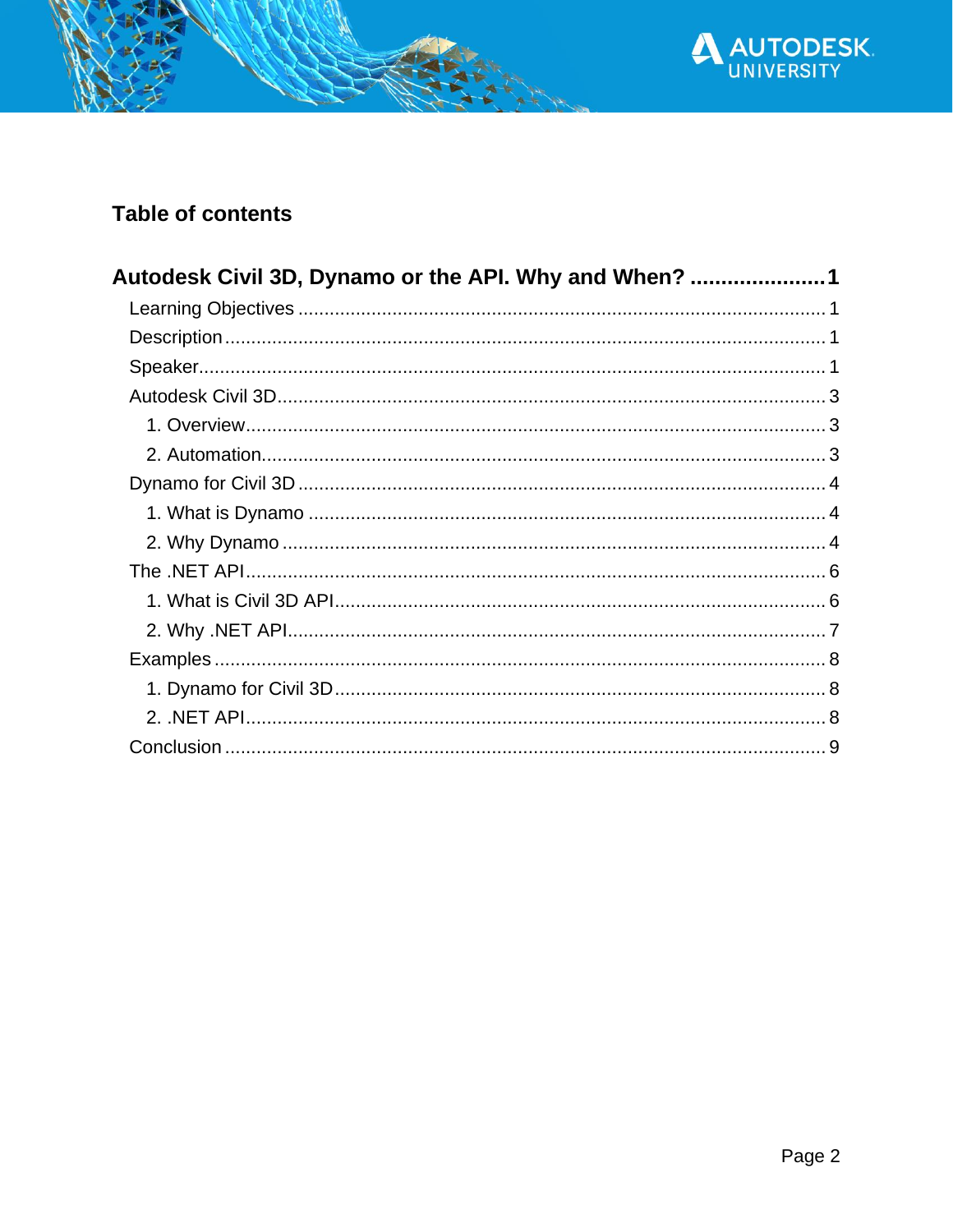

# <span id="page-2-0"></span>**Autodesk Civil 3D**

# <span id="page-2-1"></span>**1. Overview**

Civil 3D is a civil infrastructure *design and documentation* software supports BIM (Building Information Modeling) with integrated features to accelerate design efficiencies, automate construction documentation, and improve project delivery.

Please visit<https://www.autodesk.com/products/civil-3d/overview> for more: top features and what's new.

# <span id="page-2-2"></span>**2. Automation**

Automation is happening. Actually, it's been happening for several centuries, which has been cause for both [great rejoicing and great consternation.](https://hbr.org/2018/01/how-automation-will-change-work-purpose-and-meaning) But it's happening faster now, as more and more of the tasks of our daily and professional lives are handled by machines. That means we'll have to change how we do things—and how we do our jobs. Automation will enable us to do more, do it better, and do it with less time and less effort.

With Automation in Civil 3D, users can increase productivity and enhance project outcomes.

Users can:

- Rapidly test, iterate, and study multiple design options in less time
- Solve complex geometric problems, no programming experience needed
- Automate repetitive tasks for more precision and speed
- Manage risk by exposing tradeoffs and understanding systems and connections at the conceptual phase
- Generate sophisticated designs from simple data, logic, and analysis

When you consider there are typically several ways to do automatic tasks in Civil 3D and that there are other options available such Macro, Dynamo (and Dynamo Player) and the .NET API, you need to consider which solution is the most suitable.

This session aims to review the pros and cons of working with two popular solutions that are integrated with Civil 3D: Dynamo and the .NET API.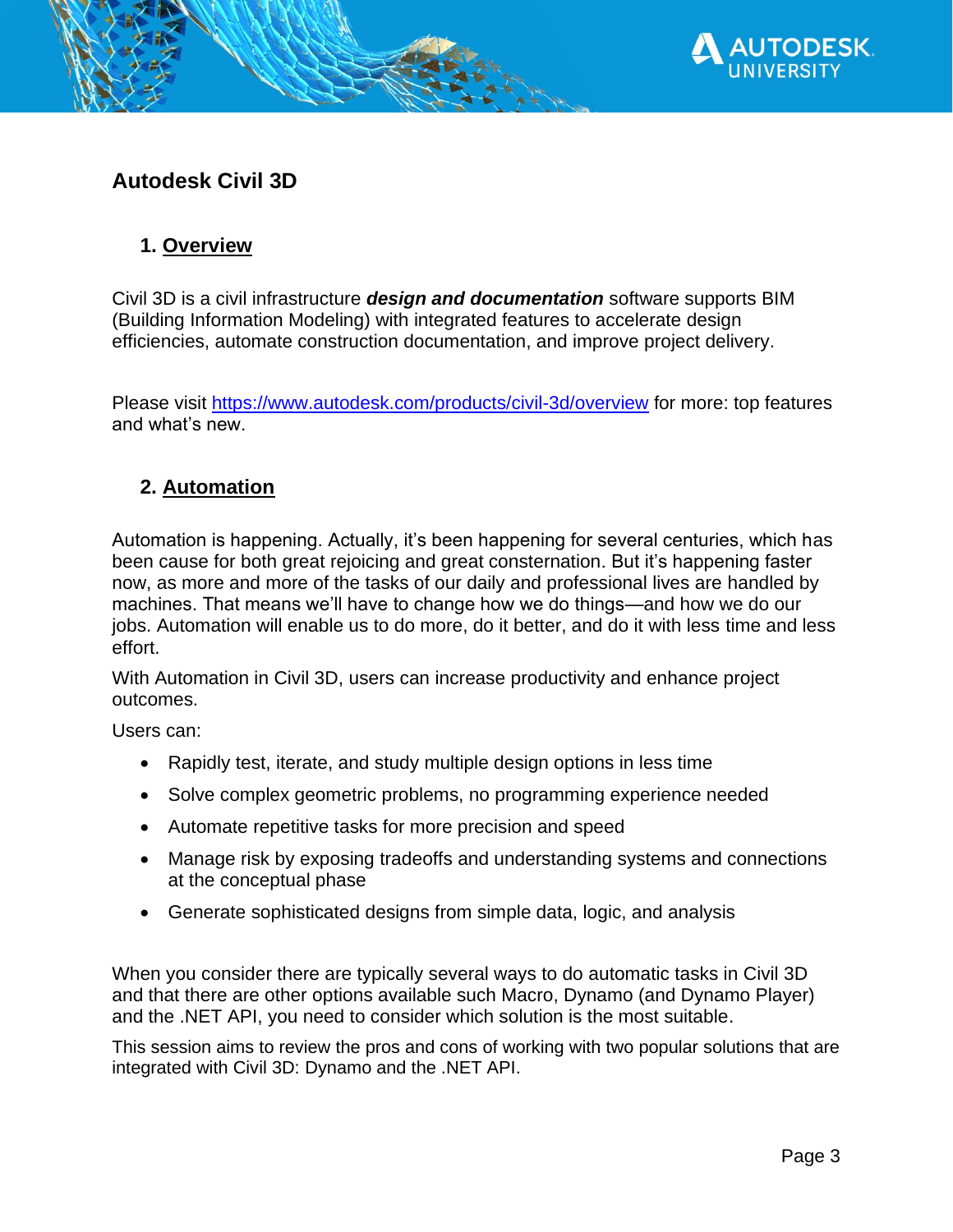

We'll briefly review each option against a common set of considerations:

- **Description**
- Intended Use
- Benefits & Limitations
- Build Skills & Time
- **Flexibility**
- Robustness
- **Deployment**

### <span id="page-3-0"></span>**Dynamo for Civil 3D**

#### <span id="page-3-1"></span>**1. What is Dynamo**

Dynamo for Civil 3D is a visual programming application that can automate tasks in Civil 3D. This was introduced in Civil 3D 2020 as a separate add-on installation. It is an open sourced graphical tool for design and documentation.

|              |  | 【● ■● ■ ■ ■ ■ ← · → · ※ Civil 3D |                                                                                                                                                                                                                                                                              | ≂ ≂ |                        |  |                                                                                                                                   |                                     | Autodesk Civil 3D 2020 Drawing1.dwg |                |                             |                                                                                                                                                                  |               |                                                                                | ▶ Type a keyword or phrase | Jθ |
|--------------|--|----------------------------------|------------------------------------------------------------------------------------------------------------------------------------------------------------------------------------------------------------------------------------------------------------------------------|-----|------------------------|--|-----------------------------------------------------------------------------------------------------------------------------------|-------------------------------------|-------------------------------------|----------------|-----------------------------|------------------------------------------------------------------------------------------------------------------------------------------------------------------|---------------|--------------------------------------------------------------------------------|----------------------------|----|
|              |  |                                  |                                                                                                                                                                                                                                                                              |     |                        |  |                                                                                                                                   |                                     |                                     |                |                             | Leto Home Insert Annotate Modify Analyze View Manage Output Survey Rail Transparent InfraWorks Collaborate Help Add-ins ExpressTools Featured Apps <sup>89</sup> |               |                                                                                |                            |    |
|              |  |                                  | ■ New Shortcuts Folder ■ Manage Data Shortcuts ● ■ ▶ Play 图 ■<br>the New Shortcuts Folder <b>R</b> Manage Data Shortcuts<br>Create Data <b>B</b> Set Shortcuts Folder <b>R</b> , Validate Data Shortcuts<br>Shortcuts <b>By Set Working Folder By Synchronize References</b> |     |                        |  | l ad<br><b>CUI</b><br>Tool<br>User<br>Interface Palettes <b>C</b> Edit Aliases <b>v</b> Application Script <b>R</b> Run VBA Macro | <b>M</b> Import<br><b>Is Export</b> | <b>Load</b>                         |                | Visual LISP Editor Pu Check | ■ 驗 Visual Basic Editor ■ Layer Translator ■              <br><b>ES</b> Configure                                                                                |               | $\Rightarrow$<br>Import Purge Reference Define Property Sets Dynamo Run Script |                            |    |
|              |  | Data Shortcuts =                 |                                                                                                                                                                                                                                                                              |     | Action Recorder $\sim$ |  |                                                                                                                                   | Customization                       |                                     | Applications - |                             | <b>CAD Standards</b>                                                                                                                                             | <b>Styles</b> | Property Set Data Visual Programming                                           |                            |    |
| <b>Start</b> |  | Drawing1                         | $x +$                                                                                                                                                                                                                                                                        |     |                        |  |                                                                                                                                   |                                     |                                     |                |                             |                                                                                                                                                                  |               |                                                                                |                            |    |

### <span id="page-3-2"></span>**2. Why Dynamo**

**Dynamo** is intended to develop a wide range of creative workflows, from processing data to generating geometry.

The primary benefit of Dynamo is that it opens up the power of the .NET API without the need to write code.

Another key benefit of Dynamo over the other solutions is that Dynamo scripts are flexible. We can be quickly edited to suit the varying needs of different projects.

Using Dynamo has both positives and negatives; lots of new features and fixes, but that means lots of updates to both Dynamo version and its packages which have to be managed.

**Dynamo Player** is a simpler way to interact with Dynamo's *Visual Programming*  capabilities from within Civil 3D. Dynamo Player is intended to expose Dynamo's power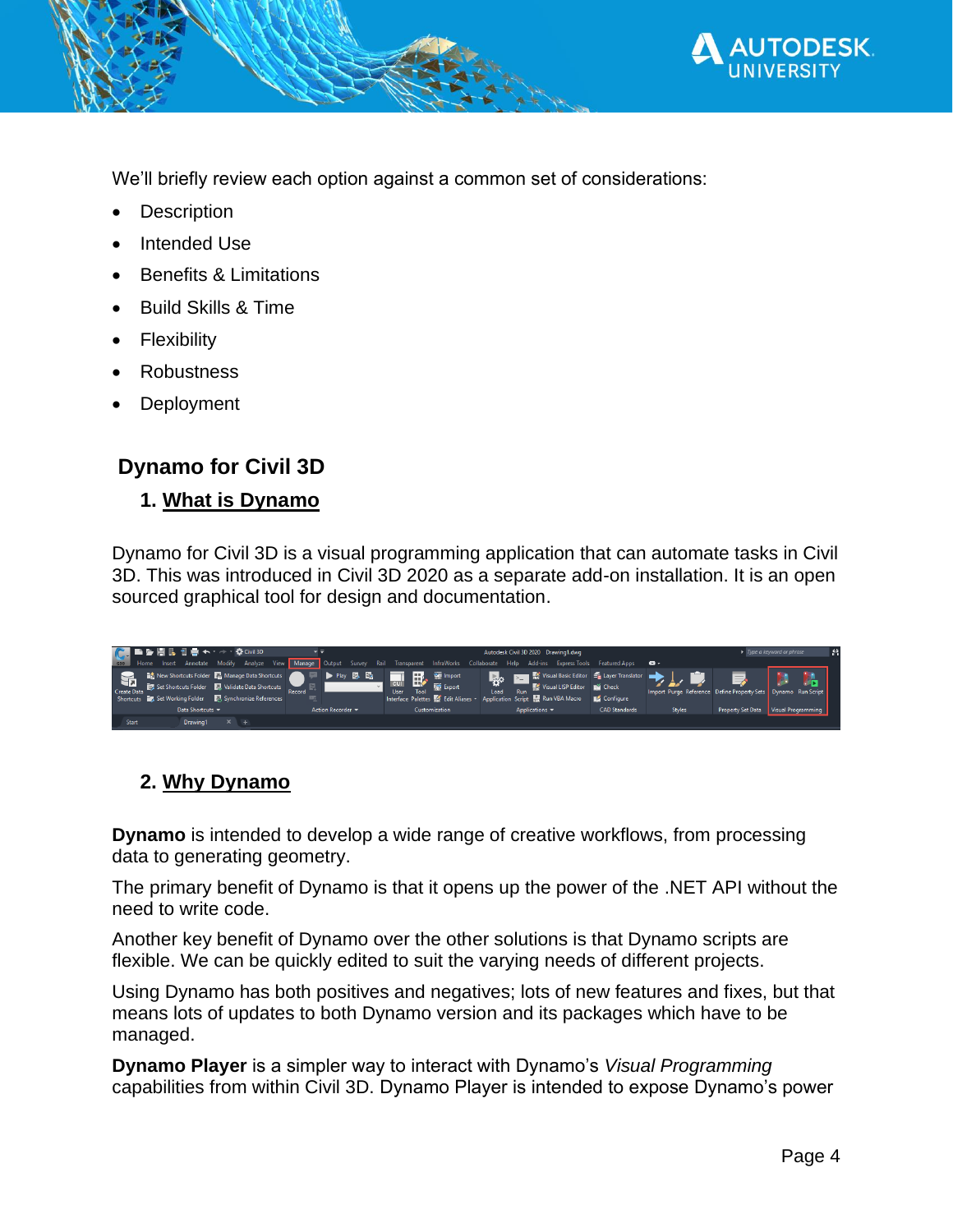

to lower skilled users through a very simple interface. It is a way to share more powerful workflows with a wider group of users within your company.



The hierarchy of Dynamo for Civil 3D (included Dynamo for AutoCad)



Learn more about Dynamo: <https://dynamobim.org/learn/> https:\\DynamoNodes.com https:\\Dictionary.dynamobim.com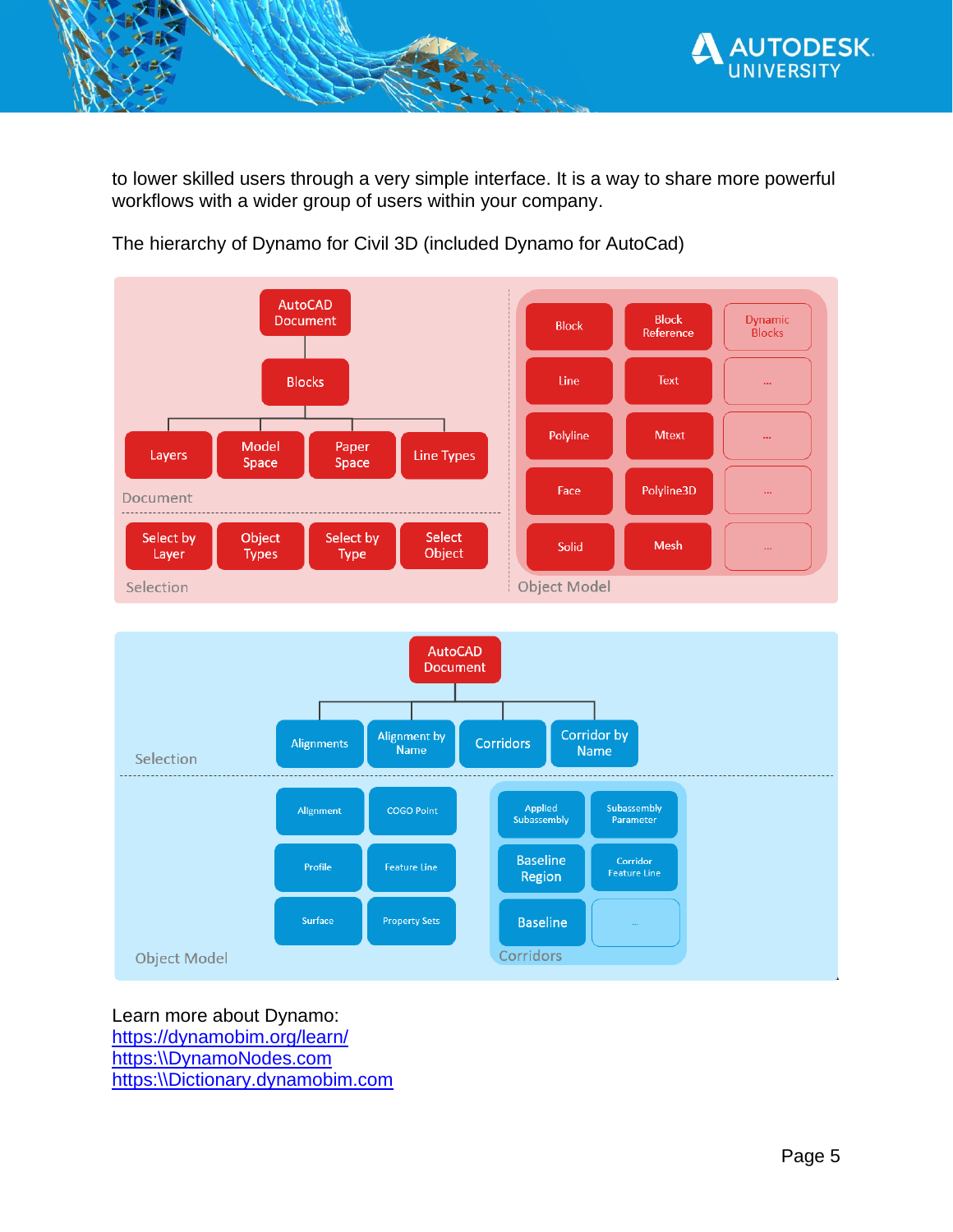

#### <span id="page-5-0"></span>**The .NET API**

### <span id="page-5-1"></span>**1. What is Civil 3D API**

.NET API allows you to write plug-ins to AutoCAD® Civil 3D® in any .NET language. The Civil 3D.NET API Reference provides critical documentation for your development. This reference contains the exposed namespaces, classes, and members specific to the AutoCAD Civil 3D application. From here, you can understand what is available to plan your solution.

| C 3   A Direct Link                                                                                                                                                                                                                                                                  |                                 |                                                                                                                                                                                                                                                                                          |                                                                                                     |
|--------------------------------------------------------------------------------------------------------------------------------------------------------------------------------------------------------------------------------------------------------------------------------------|---------------------------------|------------------------------------------------------------------------------------------------------------------------------------------------------------------------------------------------------------------------------------------------------------------------------------------|-----------------------------------------------------------------------------------------------------|
| Autodesk.Civil Namespace                                                                                                                                                                                                                                                             | Collapse All D Code: All        |                                                                                                                                                                                                                                                                                          |                                                                                                     |
| AccelerationUnitType Enumeration                                                                                                                                                                                                                                                     | Civil 3D .NET API Reference     |                                                                                                                                                                                                                                                                                          |                                                                                                     |
| <b>El AlignmentDesignCheck Class</b>                                                                                                                                                                                                                                                 | <b>Autodesk.Civil Namespace</b> |                                                                                                                                                                                                                                                                                          |                                                                                                     |
| El AlignmentDesignCheckCollection Class                                                                                                                                                                                                                                              |                                 |                                                                                                                                                                                                                                                                                          |                                                                                                     |
| <b>El AlignmentDesignCheckRoot Class</b>                                                                                                                                                                                                                                             | Send Feedback                   |                                                                                                                                                                                                                                                                                          |                                                                                                     |
| · AlignmentDesignCheckType Enumeration                                                                                                                                                                                                                                               |                                 |                                                                                                                                                                                                                                                                                          |                                                                                                     |
| · AlignmentDividedPivotType Enumeration                                                                                                                                                                                                                                              |                                 |                                                                                                                                                                                                                                                                                          |                                                                                                     |
| AlignmentLockModeType Enumeration                                                                                                                                                                                                                                                    |                                 |                                                                                                                                                                                                                                                                                          |                                                                                                     |
| · AlignmentMedianTreatmentType Enumeral                                                                                                                                                                                                                                              |                                 |                                                                                                                                                                                                                                                                                          |                                                                                                     |
| - AlignmentPointType Enumeration                                                                                                                                                                                                                                                     | <b>E</b> Classes                |                                                                                                                                                                                                                                                                                          |                                                                                                     |
| · AlignmentTransitionSegmentType Enumer                                                                                                                                                                                                                                              |                                 |                                                                                                                                                                                                                                                                                          |                                                                                                     |
| · AlianmentUndividedPivotType Enumeratio                                                                                                                                                                                                                                             |                                 | Class                                                                                                                                                                                                                                                                                    | <b>Description</b>                                                                                  |
| · AlignmentUpdateModeTvpe Enumeration<br>· AnchorLocationType Enumeration                                                                                                                                                                                                            | $\mathbf{a}_2$                  |                                                                                                                                                                                                                                                                                          |                                                                                                     |
| - AnchorPointType Enumeration                                                                                                                                                                                                                                                        |                                 | AlignmentDesignCheck                                                                                                                                                                                                                                                                     | The Alignment design check class.                                                                   |
| · AngleFormatType Enumeration                                                                                                                                                                                                                                                        | 修                               | AlignmentDesignCheckCollection                                                                                                                                                                                                                                                           | The AlignmentDesignCheckCollection class.                                                           |
| AngleUnitType Enumeration                                                                                                                                                                                                                                                            | 他                               | AlignmentDesignCheckRoot                                                                                                                                                                                                                                                                 | The AlignmentDesignCheckRoot class.                                                                 |
| · AreaUnitType Enumeration                                                                                                                                                                                                                                                           |                                 |                                                                                                                                                                                                                                                                                          |                                                                                                     |
| ArrowHeadFitType Enumeration                                                                                                                                                                                                                                                         | $\sigma_{\rm S}$                | CivilException                                                                                                                                                                                                                                                                           | Base class for all Civil exceptions.                                                                |
| ArrowHeadSizeType Enumeration                                                                                                                                                                                                                                                        | 勉                               | Constant                                                                                                                                                                                                                                                                                 | Constants used by the Civil API.                                                                    |
| - ArrowHeadType Enumeration                                                                                                                                                                                                                                                          |                                 |                                                                                                                                                                                                                                                                                          |                                                                                                     |
| AssemblyDisplayStyleType Enumeration                                                                                                                                                                                                                                                 | $\sigma_{\rm S}$                | DeprecatedVersionAttribute                                                                                                                                                                                                                                                               | Marks the program elements' version when they are deprecated.                                       |
| · AssemblyGroupNameType Enumeration                                                                                                                                                                                                                                                  | $\sigma_{\rm S}$                | <b>DesignCheck</b>                                                                                                                                                                                                                                                                       | The abstract design check class.                                                                    |
| - BandLocationType Enumeration                                                                                                                                                                                                                                                       | 够                               | DesignCheckCollection <autodesk:civil:alignmentdesigncheck ^=""></autodesk:civil:alignmentdesigncheck>                                                                                                                                                                                   |                                                                                                     |
| · BandType Enumeration<br>· BearingOuadrantType Enumeration                                                                                                                                                                                                                          |                                 |                                                                                                                                                                                                                                                                                          |                                                                                                     |
| · BlockAttachmentType Enumeration                                                                                                                                                                                                                                                    | 龟                               | DesignCheckCollection <autodesk:civil:profiledesigncheck ^=""></autodesk:civil:profiledesigncheck>                                                                                                                                                                                       |                                                                                                     |
| · CantPivotMethodTvpe Enumeration                                                                                                                                                                                                                                                    | $\sigma_{\rm S}$                | <b>EntityNotFoundException</b>                                                                                                                                                                                                                                                           | The exception that's thrown when an attempt is made to access a non-existent entity. For            |
| · CantPointTvpe Enumeration                                                                                                                                                                                                                                                          |                                 |                                                                                                                                                                                                                                                                                          | example, calling ProfileEntity.EntityBeforeD on the first entity.                                   |
| CantStationRoundingType Enumeration                                                                                                                                                                                                                                                  | 继                               | <b>ErrorStatusText</b>                                                                                                                                                                                                                                                                   |                                                                                                     |
| · CantViewDisplayStyleType Enumeration                                                                                                                                                                                                                                               |                                 |                                                                                                                                                                                                                                                                                          |                                                                                                     |
| CapitalizationType Enumeration                                                                                                                                                                                                                                                       | 龟                               | GeometryPointLabelOption(T)                                                                                                                                                                                                                                                              | This class controls the selection state of a point type. The class is implemented as a generic that |
| CatchmentObjectType Enumeration                                                                                                                                                                                                                                                      |                                 |                                                                                                                                                                                                                                                                                          | can be parameterized on the point type to manage.                                                   |
| · CatchmentRainfallTravelTimeUnitType Enu                                                                                                                                                                                                                                            | 龟                               | GeometryPointSelector(T)                                                                                                                                                                                                                                                                 | This class encapsulates the functionality to allow selecting and un-selecting point types.          |
| · CatchmentShallowConcentratedFlowSurfa<br>· CatchmentTimeOfConcentrationMethodTv.                                                                                                                                                                                                   |                                 |                                                                                                                                                                                                                                                                                          |                                                                                                     |
| · CatchmentWatershedObiectTvpe Enumera                                                                                                                                                                                                                                               | $\sigma_{\rm S}$                | InternalC3DPipesToStmMigration                                                                                                                                                                                                                                                           |                                                                                                     |
| E CivilException Class                                                                                                                                                                                                                                                               | $\sigma_2$                      | PointNotOnEntityException                                                                                                                                                                                                                                                                | The exception that is thrown when there is an attempt to use point coordinates that do not exist.   |
| CivilVersion Enumeration                                                                                                                                                                                                                                                             |                                 |                                                                                                                                                                                                                                                                                          | For example, calling Alignment PointLocation() for a negative station number.                       |
| E Constant Class                                                                                                                                                                                                                                                                     | 辔                               | <b>ProfileDesignCheck</b>                                                                                                                                                                                                                                                                | The Profile design check class.                                                                     |
| · CorridorAlongCurveOption Enumeration                                                                                                                                                                                                                                               |                                 |                                                                                                                                                                                                                                                                                          |                                                                                                     |
| · CorridorAlongOffsetTargetCurveOption En                                                                                                                                                                                                                                            | $\sigma_{\rm S}$                | ProfileDesignCheckCollection                                                                                                                                                                                                                                                             | The ProfileDesignCheckCollection class.                                                             |
| CorridorRegionLockType Enumeration                                                                                                                                                                                                                                                   | $\sigma_{\rm S}$                | <b>ProfileDesignCheckRoot</b>                                                                                                                                                                                                                                                            | The ProfileDesignCheckRoot class.                                                                   |
| CrossingBreaklinesElevationType Enumera                                                                                                                                                                                                                                              | $\mathbf{e}_3$                  |                                                                                                                                                                                                                                                                                          |                                                                                                     |
| CrossSectionShapeType Enumeration                                                                                                                                                                                                                                                    |                                 | ProjectionUtil                                                                                                                                                                                                                                                                           |                                                                                                     |
| CurbReturnType Enumeration<br>· DecimalCharacterType Enumeration                                                                                                                                                                                                                     | $\sigma_{\rm S}$                | Property <autodesk:autocad:colors:color ^="" accmcolor="" autodesk:civil:castop<autodesk:autocad:colors:color=""></autodesk:autocad:colors:color>                                                                                                                                        |                                                                                                     |
| El DeprecatedVersionAttribute Class                                                                                                                                                                                                                                                  | $\theta_{\rm S}$                | Property <autodesk:autocad:databaseservices:objectid.acdbobjectid.autodesk:civil:castop<autodesk:autocad:databaseservices:objectid.acdbobjectid></autodesk:autocad:databaseservices:objectid.acdbobjectid.autodesk:civil:castop<autodesk:autocad:databaseservices:objectid.acdbobjectid> |                                                                                                     |
| <b>El DesignCheck Class</b>                                                                                                                                                                                                                                                          |                                 | s                                                                                                                                                                                                                                                                                        |                                                                                                     |
| El DesignCheckCollection <autodesk::civil:: <="" td=""><td></td><td></td><td></td></autodesk::civil::>                                                                                                                                                                               |                                 |                                                                                                                                                                                                                                                                                          |                                                                                                     |
| E DesignCheckCollection <autodesk::civil::i< td=""><td>他</td><td>Property<autodesk:autocad:databaseservices:objectidcollection ^.std:vector<aeccattribute.std:allocator<aeccattribute=""></autodesk:autocad:databaseservices:objectidcollection></td><td></td></autodesk::civil::i<> | 他                               | Property <autodesk:autocad:databaseservices:objectidcollection ^.std:vector<aeccattribute.std:allocator<aeccattribute=""></autodesk:autocad:databaseservices:objectidcollection>                                                                                                         |                                                                                                     |
| · DesignSpeedLookupMethodTvpe Enumera                                                                                                                                                                                                                                                |                                 | > Autodesk: Civil: CastOp <autodesk:: ^="" autocad::databaseservices:objectidcollection="" std:allocator<aeccattribute="" std:wector<aeccattribute="">&gt;&gt;&gt;&gt;</autodesk::>                                                                                                      |                                                                                                     |
| · DimensionAnchorOptionType Enumeration                                                                                                                                                                                                                                              | $\sigma_2$                      | Property <bool.bool.autodesk:civil:castop<bool.bool>&gt;</bool.bool.autodesk:civil:castop<bool.bool>                                                                                                                                                                                     |                                                                                                     |
| · DimensionAnchorType Enumeration                                                                                                                                                                                                                                                    | $\sigma_{\rm S}$                | Property <double.double.autodesic:civil:castop<double.double> &gt;</double.double.autodesic:civil:castop<double.double>                                                                                                                                                                  |                                                                                                     |
| · DirectionDisplayType Enumeration                                                                                                                                                                                                                                                   |                                 |                                                                                                                                                                                                                                                                                          |                                                                                                     |
| · DirectionNameDisplayType Fourneration                                                                                                                                                                                                                                              | $\theta_{\rm S}$                | Property <int.int.autodesk:civil:castop<int.int> &gt;</int.int.autodesk:civil:castop<int.int>                                                                                                                                                                                            |                                                                                                     |
|                                                                                                                                                                                                                                                                                      |                                 |                                                                                                                                                                                                                                                                                          |                                                                                                     |

In addition, the [Autodesk Civil 3D API Developer's Guide](http://help.autodesk.com/view/CIV3D/2020/ENU/?guid=GUID-DA303320-B66D-4F4F-A4F4-9FBBEC0754E0) contains helpful elaboration on application-specific concepts including how to get started. Microsoft Visual Studio is a powerful (and suggested) environment in which to develop your ideas. This is official Autodesk help material to make sure you have the right tools for the job.

| AUTODESK CIVIL 3D 2020                                                                                                |                                                                                                                                                        |                                                                                                                                                                                  | Q Enter a keyword                                                                                                                                                                             |       |
|-----------------------------------------------------------------------------------------------------------------------|--------------------------------------------------------------------------------------------------------------------------------------------------------|----------------------------------------------------------------------------------------------------------------------------------------------------------------------------------|-----------------------------------------------------------------------------------------------------------------------------------------------------------------------------------------------|-------|
| $\bullet$ Help<br><b>C</b> Release Notes<br>Autodesk SHP Import/Export Utility Help (in<br>English only)              | Setting up a .NET Project for Autodesk Civil 3D                                                                                                        | .NET or Visual Basic .NET. The example below uses C# in Visual Studio 2010. Express (free) versions of Visual Studio may look slightly different, but can also be used.          | This section describes the basic steps to set up a .NET solution using Visual Studio and the Autodesk Civil 3D managed classes. The steps are the similar whether you use Microsoft Visual C# | SHARE |
| <b>C</b> Tutorials<br><b>Best Practices Guide</b><br>Subassembly Reference                                            | <b>New Project</b>                                                                                                                                     | To create a new project that uses the Autodesk Civil 3D managed classes in Microsoft Visual Studio<br>1. In Visual Studio 2010, create a new class library solution and project. | ×                                                                                                                                                                                             |       |
| Subassembly Composer Help<br>Project Explorer Help                                                                    | <b>b</b> Recent<br>4 Installed                                                                                                                         | →甲目<br>Sort by: Default<br>ω<br>WPF App (.NET Framework)                                                                                                                         | $\Omega$ -<br>Search (Ctrl+E)<br>Type: Visual C#                                                                                                                                              |       |
| Autodesk PPK Survey for Civil 3D<br>1nfrastructure Content Authoring<br>Content Browser Help<br>CAICE Translator Help | Foual C#<br>$\rightarrow$ 1<br><b>Get Started</b><br>Windows Desktop<br>.NET Standard<br>Test<br><b>b</b> Visual Basic<br><b>b</b> Other Project Types | ⊛<br>Windows Forms App (.NET<br>Console App (.NET Framework)<br><b>CONT</b><br>Class Library (.NET Standard)<br>քե<br>Class Library (.NET Framework)<br>腹<br>Đ<br>Shared Project | A project for creating a C# class library<br>$L$ dlD                                                                                                                                          |       |
| O Object Enabler Help<br>Developer's Guide<br>- API Developer's Guide<br>- About the Developer's Guide                | <b>b</b> Online                                                                                                                                        | <b>諸 Class Library (Legacy Portable)</b>                                                                                                                                         |                                                                                                                                                                                               |       |
| - Getting Started<br>Setting up a .NET Project for<br>Autodesk Civil 3D                                               |                                                                                                                                                        |                                                                                                                                                                                  |                                                                                                                                                                                               |       |
| + Running Commands from the Toolbox<br>+ Migrating COM code to .NET                                                   |                                                                                                                                                        |                                                                                                                                                                                  |                                                                                                                                                                                               |       |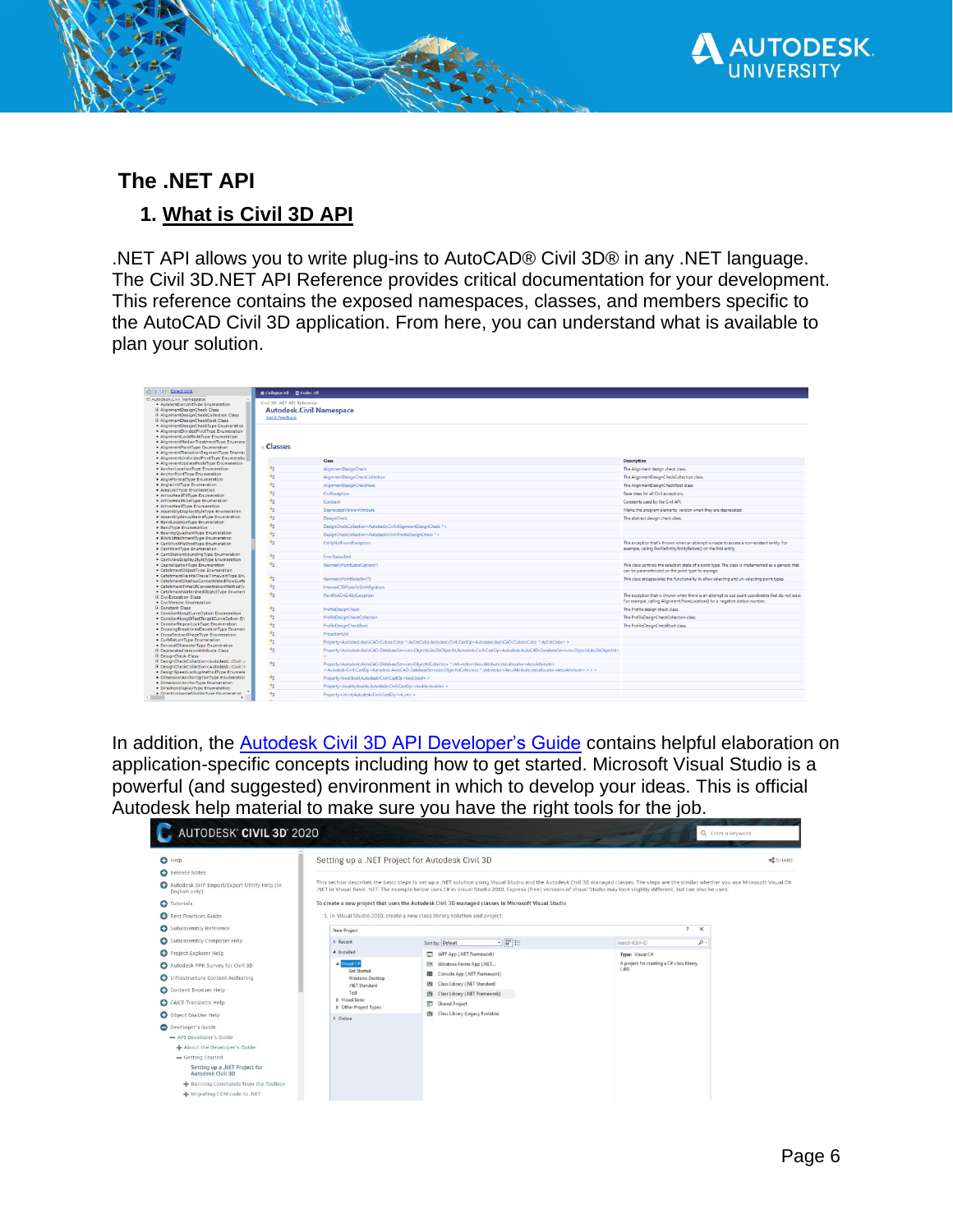

<span id="page-6-0"></span>**2. Why .NET API**



The API can be used to create custom tools and features that plug directly into Autodesk Civil 3D, extending its functionality.

You can automate repetitive, time-consuming tasks and extend core features without leaving the Civil 3D environment. These add-ins can typically be accessed in Civil 3D from the **Add-Ins** tab of the ribbon.



You can find a lot of Civil 3D add-ins in **Autodesk App Store**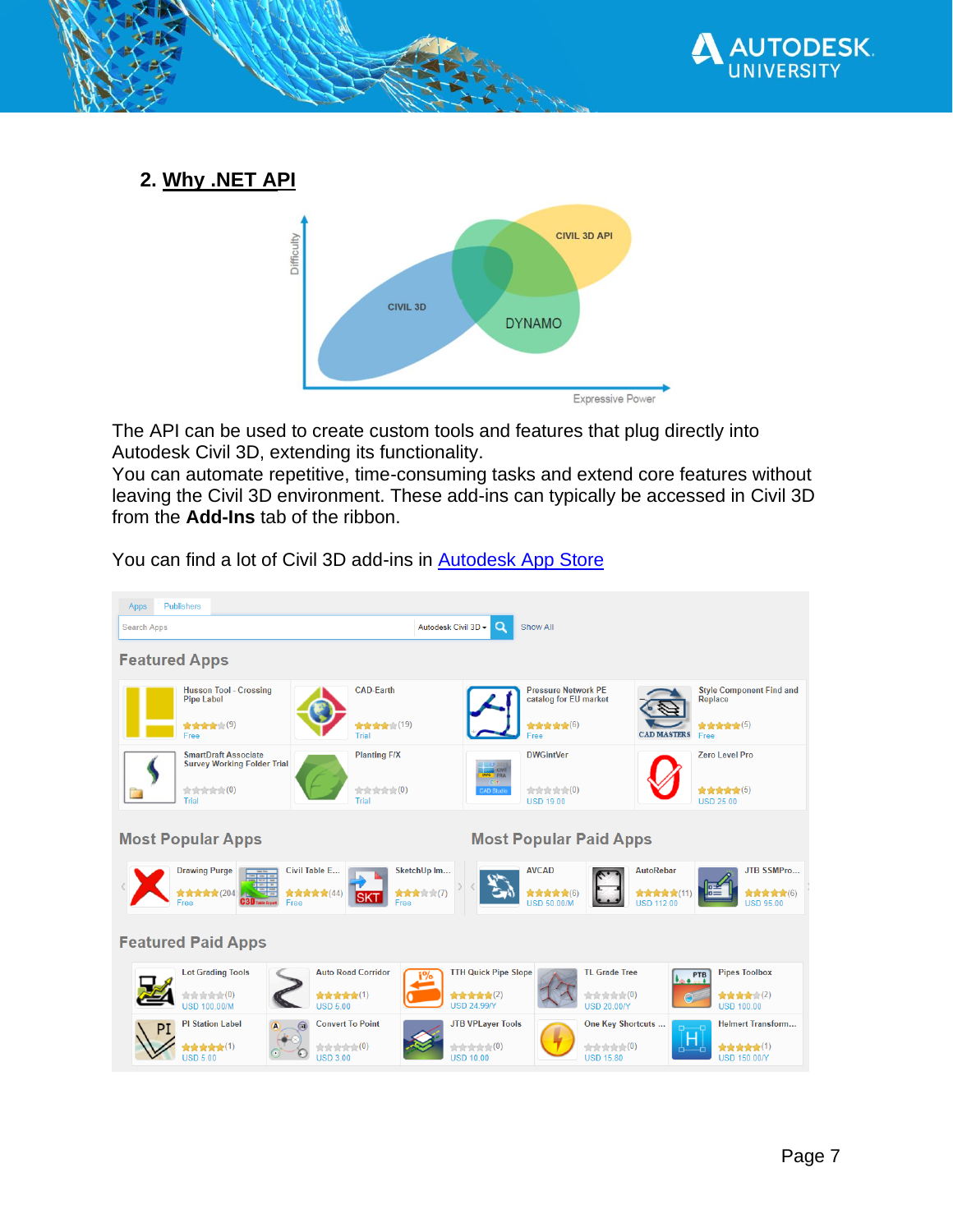

One of the limitations is that the API isn't as flexible as Dynamo.

And the API requires a higher level of coding with most users typically working in Visual Studio. Either C#, VB.Net, or other .NET compliant languages need to be learned to successfully use the API.

### <span id="page-7-0"></span>**Examples**

#### <span id="page-7-1"></span>**1. Dynamo for Civil 3D**

- Road Design
- Site Design
- Rail Design
- Integration
- Civil 3D Toolkit

…

#### <span id="page-7-2"></span>**2. .NET API**

#### **[V3 Tools](http://v3tools.com.vn/)** by Trung Truong

| <b>C3D</b>              | Annotate<br>Insert                                                                    | View<br>Modify<br>Analyze                                                                             | Manage<br>Output<br>Survey                                                                        | Rail<br>Transparent          | InfraWorks               | Help<br>Collaborate      | Add-ins                  | <b>Express Tools</b> | <b>Featured Apps</b>  | V3ToolsE 1.0                        | <b>V3Tools 2020 V5</b> |
|-------------------------|---------------------------------------------------------------------------------------|-------------------------------------------------------------------------------------------------------|---------------------------------------------------------------------------------------------------|------------------------------|--------------------------|--------------------------|--------------------------|----------------------|-----------------------|-------------------------------------|------------------------|
| Style Lựa chọn          | <sup>-¥</sup> Nhập dữ liệu -<br><b>O</b> Diem Point<br>$\blacksquare$ Địa chất $\tau$ | Hỗ trợ<br>Tính toán<br>Thống kê                                                                       | in Bình đồ ≁<br>Bề mặt +<br>Trắc ngang<br>$\frac{1}{100}$ Tuyến $\tau$<br>Trắc dọc * Thoát nước * | T,<br>Hầm ga-Cống            | 龠<br>Thoát nước          | 噩<br>Giao thông          | AutoCAD +<br>C Civil3D - | Thư Viên             | - In bản vẽ hàng loạt | Quản lý thông tin                   | Chat hỗ trơ            |
| V3-Style                | V3-Khảo sát                                                                           | V3-San Nên                                                                                            | V3-Thiết kế                                                                                       |                              | V3-Thống kê              |                          | V3-Hỗ Trơ                | V3-Thư Viên          | V3-In an              | V3-Thông tin                        | V3-Chat                |
| Home<br>C <sub>3D</sub> | Insert<br>Annotate                                                                    | Modify<br><b>View</b><br>Analyze                                                                      | Manage<br>Output<br>Survey                                                                        | Rail<br>Transparent          | InfraWorks               | Collaborate              | Help                     | Add-ins              | <b>Express Tools</b>  | V3ToolsE1.0<br><b>Featured Apps</b> | $\bullet$              |
| Style object            | <b>Communishers</b> Points Civil3D +<br>$\blacksquare$ Geotechnical $\blacksquare$    | <b>No</b> Corridors -<br>Surface *<br>Alignment Table Sectionview<br>Profileview T. PressureNetwork - | П.<br><b>Structure-Pipe</b>                                                                       | ■<br><b>Pressure Network</b> | 丽<br><b>Traffic Road</b> | AutoCAD -<br>C Civil3D - |                          | Mange information    |                       |                                     |                        |